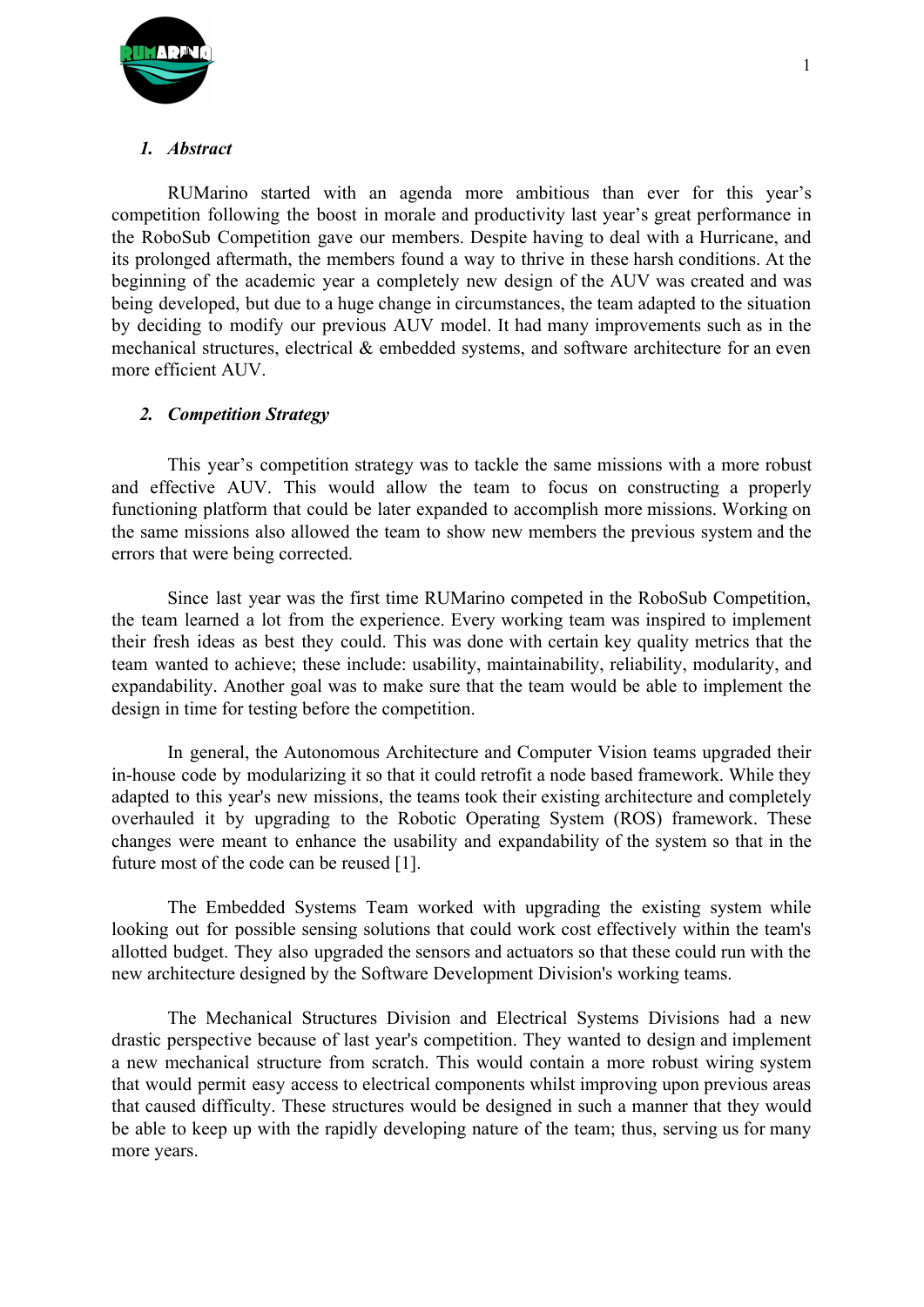

The team also noticed that it suffered a lot due to general problems with organization, such as not having documentation for recurring tasks like testing the mechanical structure and vision algorithms. This was a potential hazard and slowed us down, taking into account this year's membership growth of 100%. Due to the obvious need for a more organized team, a new division was added: Operations Management. This division is meant to alleviate many of the administrative tasks that hinder the team leaders from focusing on technical development. Thus, the Operations Management Division focuses on the optimization of workspaces and processes, documentation, locating potential sponsors, and making sure the knowledge from previous members is properly passed on to the new ones.

The team had to face immense struggles due to Hurricane Maria that ravaged our home island. This lead to a lot of changes in the plans we had made. Even though the vision for the teams held largely the same, compromises had to be made. We lost our workplace, we lost more than two months of development time, shipping components to the island took at least five weeks to arrive, and we had to balance a semester's worth of class in three months. However, the team members adapted, and this didn't stop us from being ready to this year's competition.

#### *3. Design Creativity*

The design creativity took flight after the end of the first competition. During the members' time in San Diego, they were exposed to a great amount of new ideas from talking to other team's members and were eager to work them in our future design.

The biggest upgrade this year was set to be the mechanical structures. A new dual hull design, vectored thrusters, better connector placement, and more was to be put in place to make the system more reliable, usable and upgradable. However, due to the setbacks, it could not obtain the necessary materials to manufacture it, and had to adapt. To accomplish this, the team found a way to preserve the core functional points of the new design and implement them reusing most of last year's components.

The use of rapid prototyping helped to keep the structural design simple and creative, while being able to make quick changes when they were necessary. Using the same core design of last year's competition, the AUV was developed as compact as possible, and this time, as light a posible. The 3D printed components are now the main structural element, and four of the aluminum extrusions from Proteus 2.0, are used to add support and stability. These components also add to the aesthetics of the AUV, projecting a new style and a uniform look, thus Proteus 3.0 is born (seen in *Figure 1*).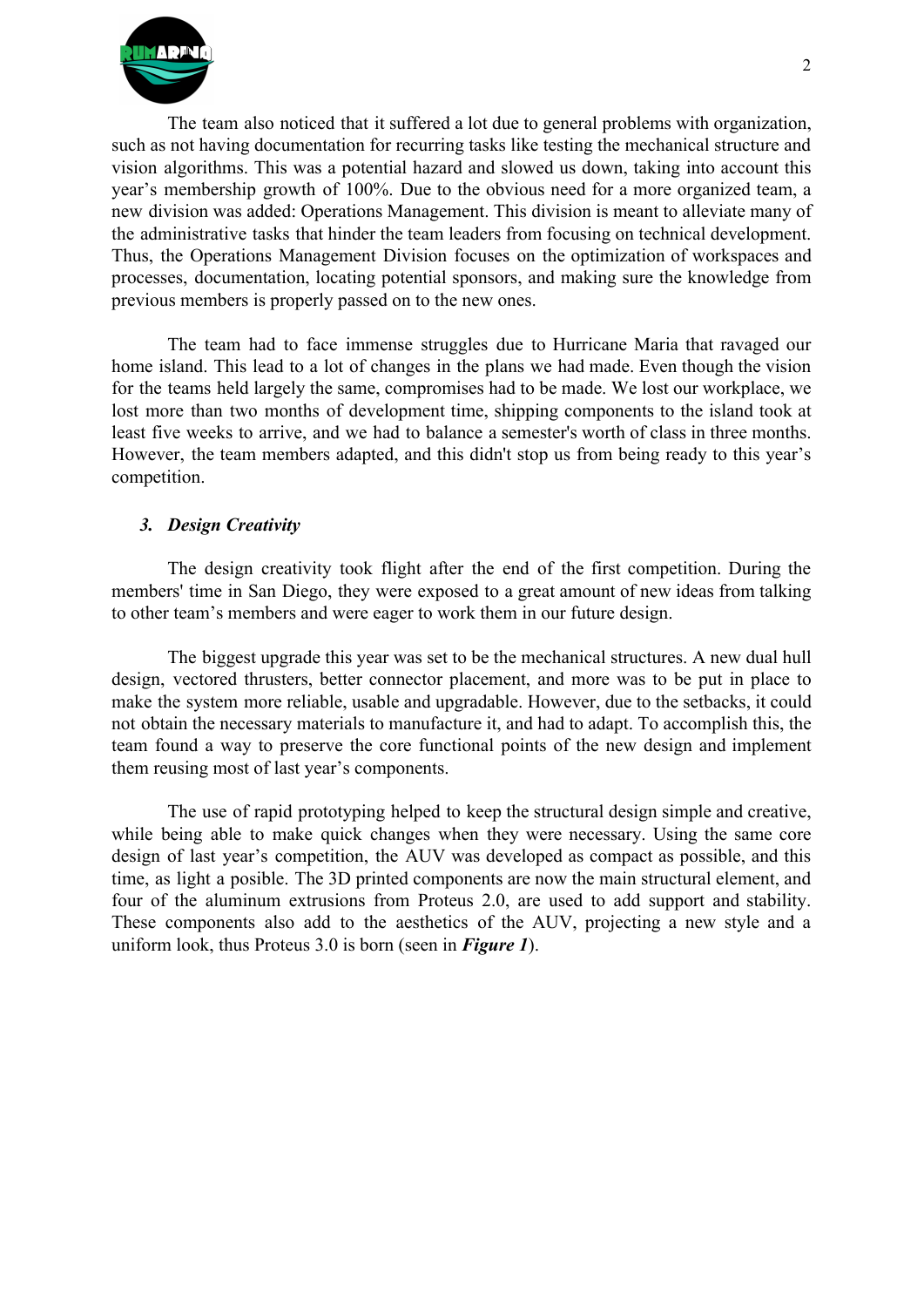



*Figure 1: Proteus 3.0*

The Electrical Systems Division redesigned the electrical system of the sub to make it more robust, modular, and reliable. The division designed Printed Circuit Boards (PCB) to facilitate the connections between the Arduino and the Electronic Speed Controllers (ESC), and designed another PCB to turn off the motors without cutting power to the electronics. This enables the Software Development Division to continue working in the case that the AUV malfunctions while doing one of the missions. The division also moved the batteries to their own enclosure, complimented by LED voltmeters (*Figure 2*), to facilitate the assembly, as well as monitoring, and recharging process.



*Figure 2: Battery Cabin*

The high-level code was designed considering the Autonomous Architecture team diverse levels of skill. The team opted to code in Python. This decision arises since Python offers itself as a versatile programming language, providing a simpler learning curve, in comparison to other high-level languages. However, it is still powerful enough to encapsulate the overall necessities needed from the project. Its relative simplicity allows for novice programmers to learn and contribute to the software development, whereas the more senior programmers may benefit from its versatility and be able to produce a more complex code. This allowed the team to add in object-oriented code and designs.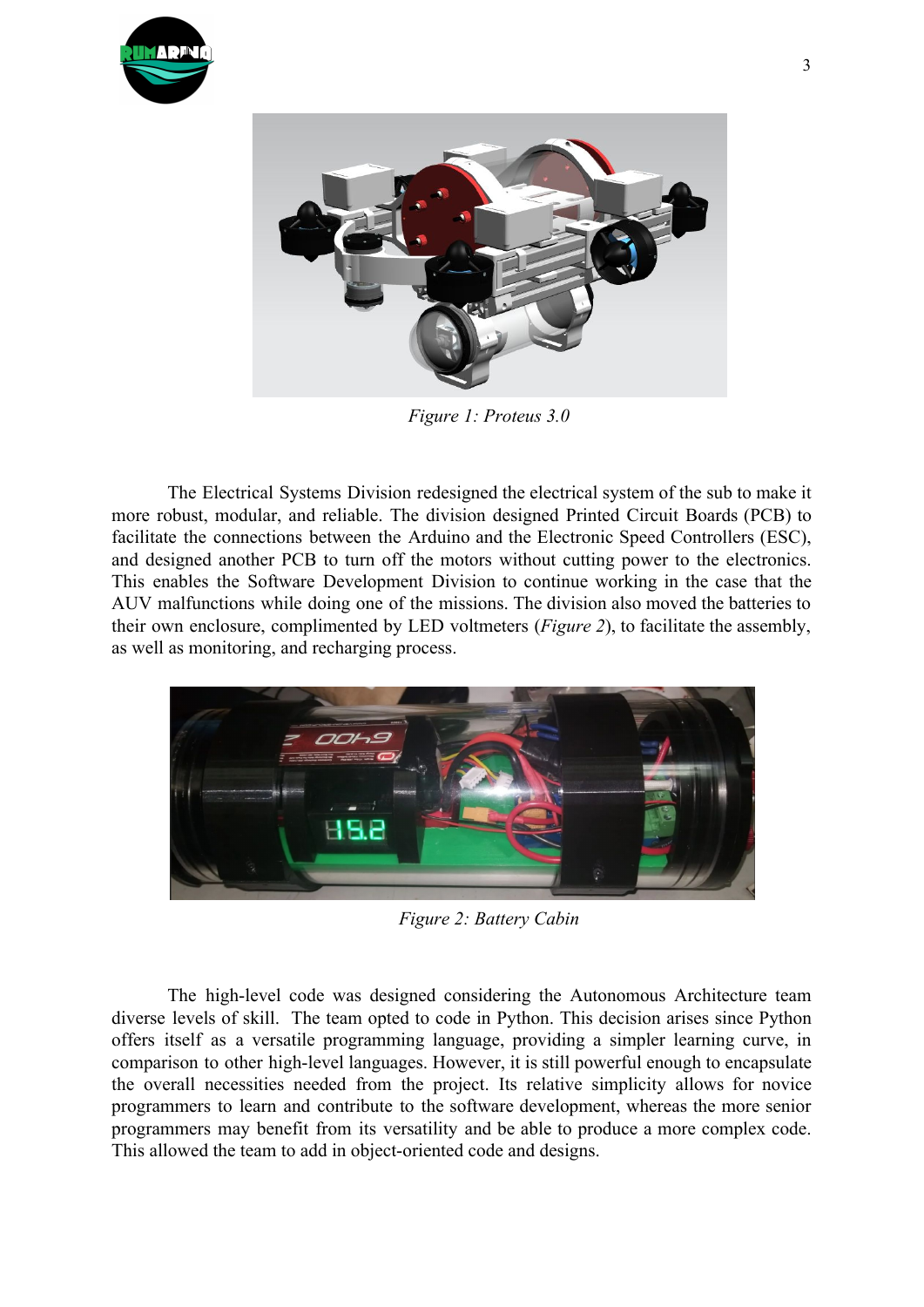

Last year, most of the code was done "in-house". This meant the team members were developing by themselves software that was already available, which slowed progress down. Therefore, the Software Development Division saw the benefits of implementing the popular ROS framework and decided to adopt it. With the adoption of ROS, a new software architecture was made to take advantage of all the functionality that ROS provides [2]. Given that ROS has a relatively high learning curve it took the team some time to get into its mindset, as a result the development of the new architecture took more time than expected. The new architecture was more autonomous in its core, since the architecture starts to be able to account for abnormal function situations, such as not finding an obstacle or getting lost, something that last year's architecture was unable to do. A layer of abstraction was also added to this new architecture which allowed the Mission Code and the Vision Code to work seamlessly with ROS without the team members of those sub teams having to learn about the intricacies of the communication between the two. ROS also permitted to run the controllers, which were originally run on microcontrollers on the main computer. This meant that the microcontrollers would serve as hardware interface boards.

The Autonomous Architecture team also had to adapt to the changing environment of other teams, since changes in their design affects how the missions can play out. This means that they had to be watchful for these changes.

One of the main challenges faced when designing the AUV's vision system was the lack of depth perception because of the use of a single camera as our front and bottom facing inputs [3]. The team worked around this by implementing a feedback loop with the AUV's mission logic controller that made use of the region of interest's centroid coordinate to align with said object. To achieve this, a reasonable set of bounding coordinates was determined through trial and error, where the bounding area was not too big or too small, making the system both precise and stable [4].

Members of the team also had some sparks of inspiration and because of the competition a few members are working on developing novel positioning systems for AUVs using machine learning.

#### *4. Experimental Results*

Due to many setbacks, the period allocated for testing had to be delayed. It was decided that if we were to compete, we had to be able to at least complete the pre-qualifying mission before the Robosub inscription end date. Even with a preliminary build of the AUV the team was able to complete this ultimatum it set forth. Now that the semester is over more time is being dedicated to quickly implement and test our system.

As of the writing of this paper, the only thoroughly tested code is the embedded systems hardware interface using an arduino with ROS. This means that the communications to the motors and the pressure sensors was tested to function properly.

Currently, the updated mechanical structure is passing its final tests. The new dual hull system caused issues with the stability of the system, since its center of mass and center of buoyancy were too close together. Hence additional testing was needed in order to make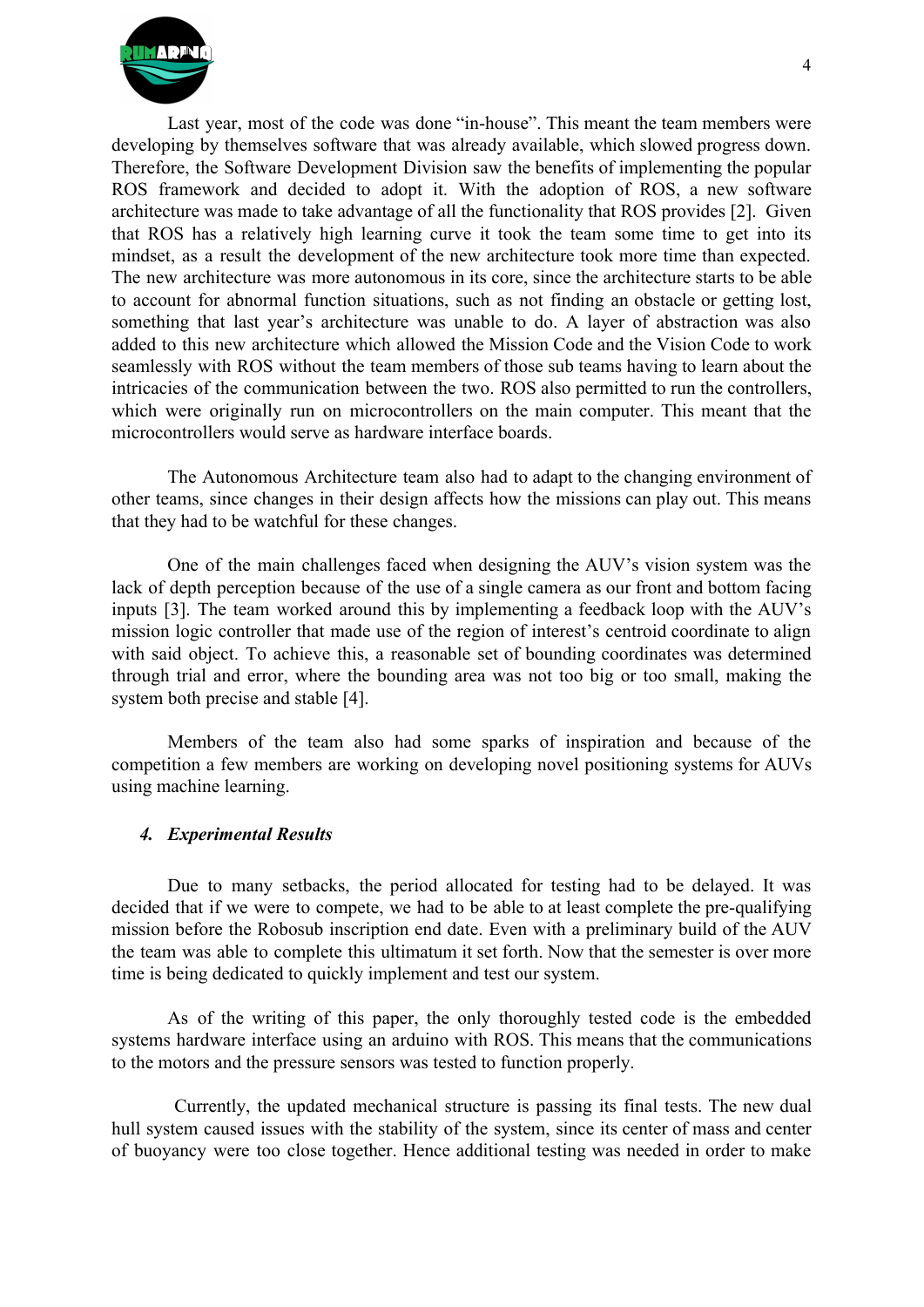

sure the system was mechanically stable. After these tests, the controllers will be tested to ensure proper calibration.

In parallel, the Embedded Systems Team is testing and debugging the ROS implementation of the mission controller. This controls the flow of the missions and allows one to make alterations. In the future to easily add and run specific missions on the fly. This is passing preliminary integration tests. Once they pass and the mechanical structure is ready, system wide integration and pool mission test will be done.

## *5. Acknowledgements*

After such an adverse academic year due to natural disasters and their consequences, RUMarino would like to thank all of its team members and the faculty members of the Engineering Department of the University of Puerto Rico for their unwavering support. There is a special acknowledgement to all our sponsors who have helped guide us and challenge us to become better; RUMarino would not be here today without their help. From small to large, the team appreciates all the contributions and donations that have led to the team's participation in the upcoming RoboSub 2018 competition. The team would also like to thank all the students who researched in collaboration with the Industrial Affiliate Program (IAP), and excelled within the development of the AUV. The passion and knowledge passed on by these students have left a legacy within RUMarino.

## *6. References*

- 1. Cacace, J. and Joseph, L. (2018). *Mastering ROS for Robotics Programming, Second Edition*. Birmingham: Packt Publishing.
- 2. Martín Gómez, David & Marín, Pablo & Hussein, Ahmed & de la Escalera, Arturo & Armingol, J.M.. (2016). ROS-based Architecture for Autonomous Intelligent Campus Automobile (iCab). 257-272.
- 3. Bertozzi, M., Broggi, A. and Fascioli, A. (2000). Vision-based intelligent vehicles: State of the art and perspectives. Robotics and Autonomous Systems, 32(1), pp.1-16.
- 4. Docs.opencv.org. (2018). OpenCV: Optical Flow. [online] Available at: https://docs.opencv.org/3.4/d7/d8b/tutorial\_py\_lucas\_kanade.html [Accessed 3 Jul. 2018].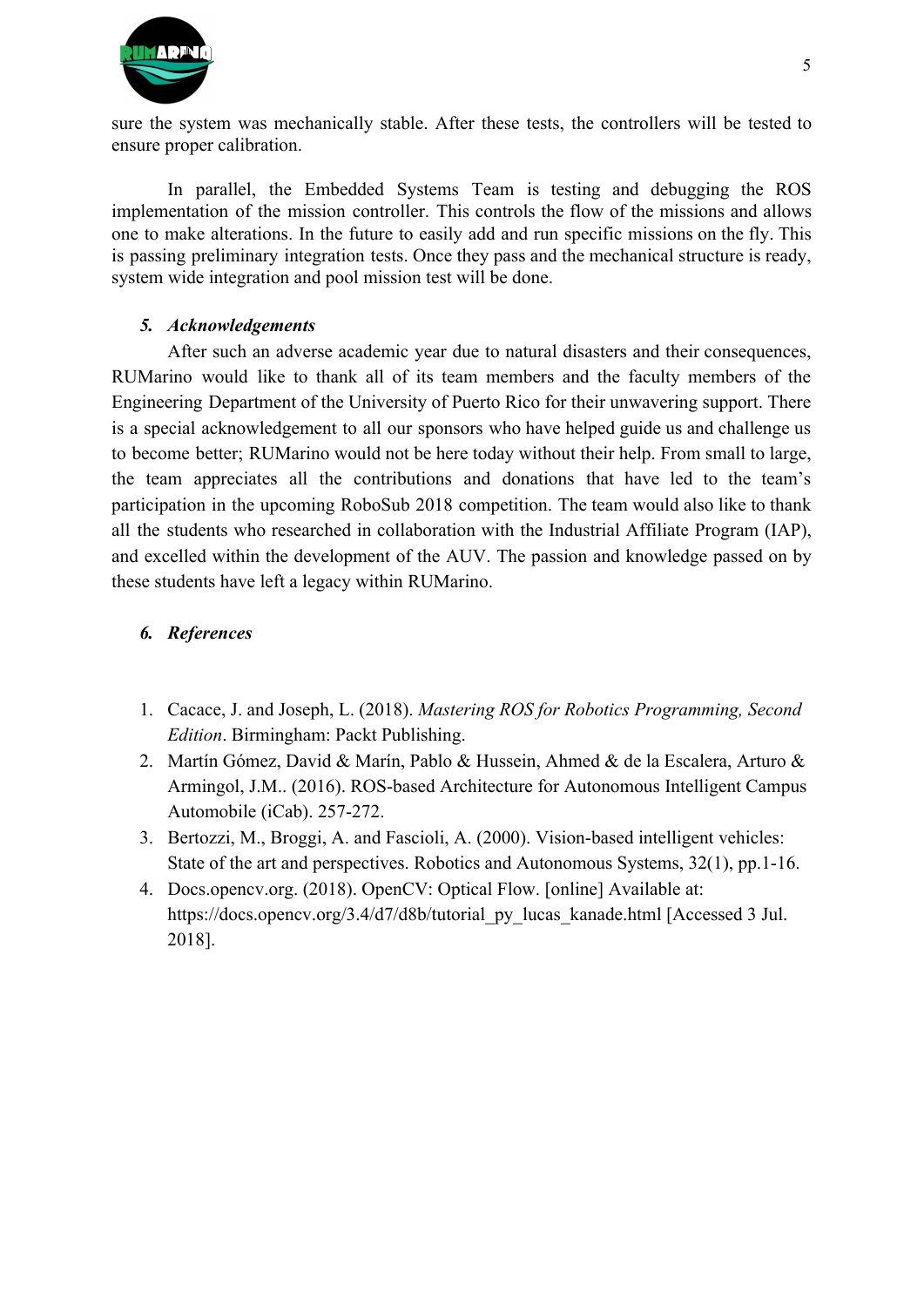

# **Appendix A: Component Specifications**

| Component                 | Vendor                   | Model/Type                                            | <b>Specs</b>                                                                                                                                                                         | Cost (if<br>new)                       |
|---------------------------|--------------------------|-------------------------------------------------------|--------------------------------------------------------------------------------------------------------------------------------------------------------------------------------------|----------------------------------------|
| Frame                     | McMaster-Carr            | <b>T-slot Extrusions</b>                              | Material:<br>Aluminum 6061<br>Size: 40 mm                                                                                                                                            |                                        |
|                           | Hatchbox                 | <b>PLA Filament</b>                                   | Diameter: 1.75 mm                                                                                                                                                                    | \$22                                   |
| <b>Waterproof Housing</b> | <b>BlueRobotics</b>      | Watertight<br>Enclosure:<br>Acrylic Tube (4"<br>& 2") | Max Depth: 330 ft<br>ID: $4in \& 2in OD$ :<br>4.5in & 2.25in<br>Length: 13.15in                                                                                                      | 4" Series:<br>\$1832"<br>Series: \$107 |
|                           | CrustCrawler<br>Robotics | WaterProof<br>Vessel                                  | Depth Rating: 150<br>ft ID: 6.5 in OD: 7<br>in Length: 12.75 in                                                                                                                      |                                        |
| Waterproof<br>Connectors  | <b>BlueRobotics</b>      | <b>Cable Penetrators</b><br>for 6mm and<br>8mm Cables | <b>Bolt Threading:</b><br>M10                                                                                                                                                        |                                        |
| Thrusters                 | <b>BlueRobotics</b>      | T100 Thruster                                         | Max Thrust-<br>Forward: 5.2lbf<br><b>Operating Voltage:</b><br>12V Max Power:<br>130W Diameter:<br>$3.8$ in                                                                          | \$119.00                               |
| <b>Motor Control</b>      | <b>BlueRobotics</b>      | <b>Basic ESC</b>                                      | Voltage: 7-26 V<br>Current: 30 Amps<br>Signal: Pulse-width<br>(PWM)<br>Max Reverse: 1100<br>$\mu s$<br>Stopped: 1500 µs<br>Max Forward: 1900<br>$\mu$ s<br>Deadband:<br>1475-1525 µs | \$25.00                                |
| High Level Control        |                          |                                                       |                                                                                                                                                                                      |                                        |
| <b>Battery</b>            | Venom Power              | LiPo 3 Cell<br><b>Batteries</b>                       | Capacity: 5000<br>mAh Voltage: 11.1                                                                                                                                                  |                                        |